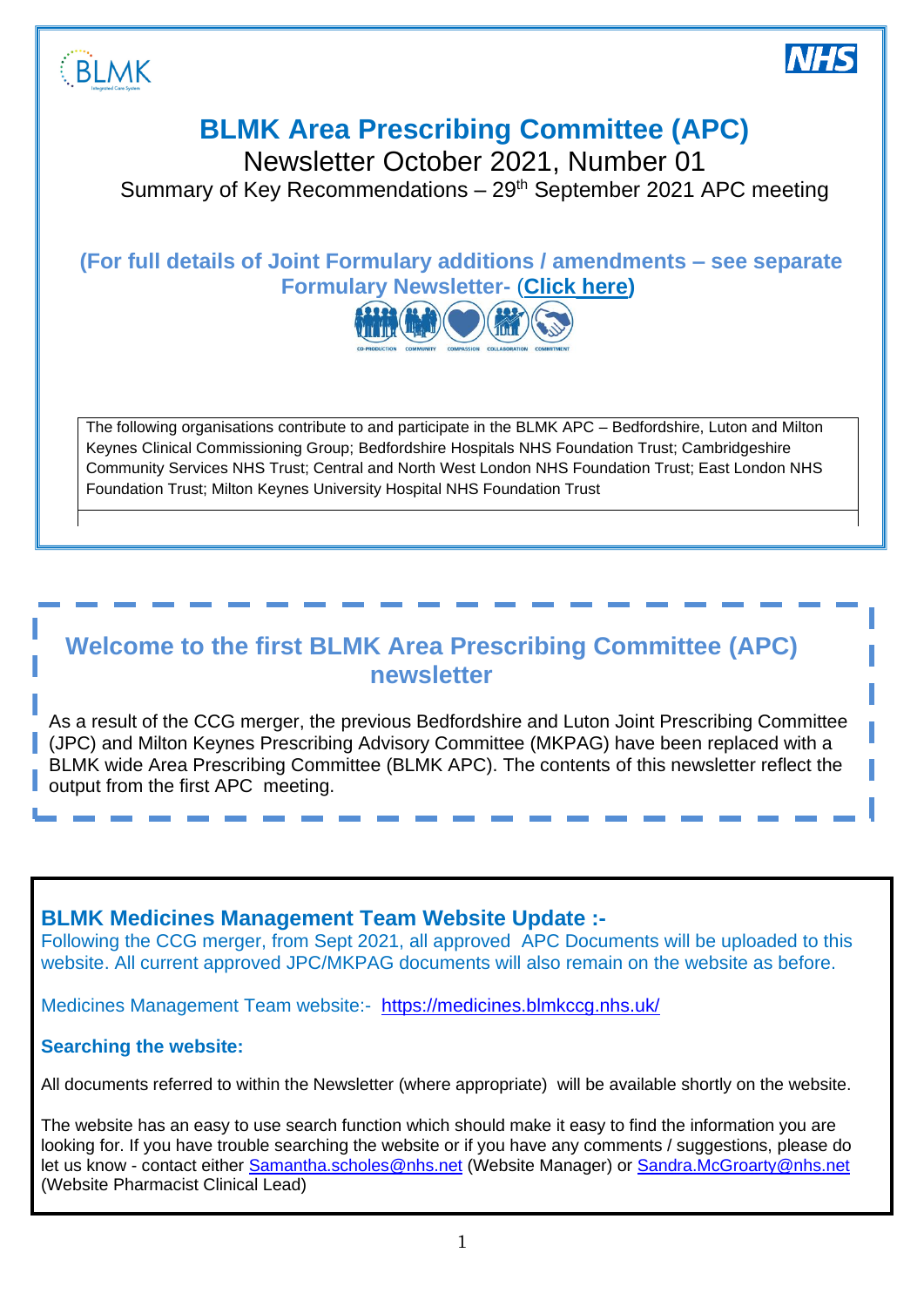# **TREATMENT / PRESCRIBING GUIDELINES**

# **Primary Care Guideline for Adults with Asthma Update**

This guideline has been reviewed as part of the BLMK Integrated Care System (ICS) policy alignment within primary care and was approved by the APC.

In addition to the full guideline, a short reference guide will be produced to assist prescribers and this will be available shortly.

# **SECONDARY CARE PRESCRIBING / COMMISSIONING ISSUES**

# **Treatment Pathway for Active Psoriatic Arthritis**

This pathway has been updated to include Guselkumab as a treatment option in accordance with NICE TA 711, published 30 June 2021 - Guselkumab for treating active psoriatic arthritis after inadequate response to DMARDs.The updated pathway has been agreed (and applies) across BLMK ICS.

## **Ankylosing Spondylitis – Biologics Treatment pathway for Ankylosing Spondylitis and Non-radiographic Axial Spondyloarthritis (nrAxial SpA)**

The biologics treatment pathway for Ankylosing Spondylitis and Non-radiographic Axial Spondyloarthritis (nrAxial SpA) has been updated following publication of two new NICE technology appraisal guidance:-

- Ixekizumab for treating axial spondyloarthritis (TA718, Published: 21 July 2021)
- Secukinumab for treating non-radiographic axial spondyloarthritis (TA719, Published: 21 July 2021).

The updated pathway has been agreed (and applies), across BLMK ICS.

# **Treatment Pathway for Rheumatoid Arthritis Update**

Algorithm A – Treatment of Moderate to Severe Rheumatoid Arthritis (after inadequate response to DMARDs) has been updated in response to the publication of NICE TA 715, published 14 July 2021 - Adalimumab, etanercept, infliximab and abatacept for treating moderate rheumatoid arthritis after conventional DMARDs have failed. The updated pathway has been agreed (and applies), across BLMK ICS.

# **Severe Psoriasis Pathway**

The Severe Psoriasis pathway has been updated following publication of a new NICE technology appraisal guidance (Bimekizumab for treating moderate to severe plaque psoriasis, TA723, Published: 01 September 2021). The updated pathway has been agreed (and applies), across BLMK ICS.

**UPDATED and Extended across BLMK ICS**

**UPDATED and Extended across BLMK ICS**

**UPDATED and Extended across BLMK ICS**

**UPDATED and Extended across BLMK ICS**

**UPDATED and Extended across BLMK ICS**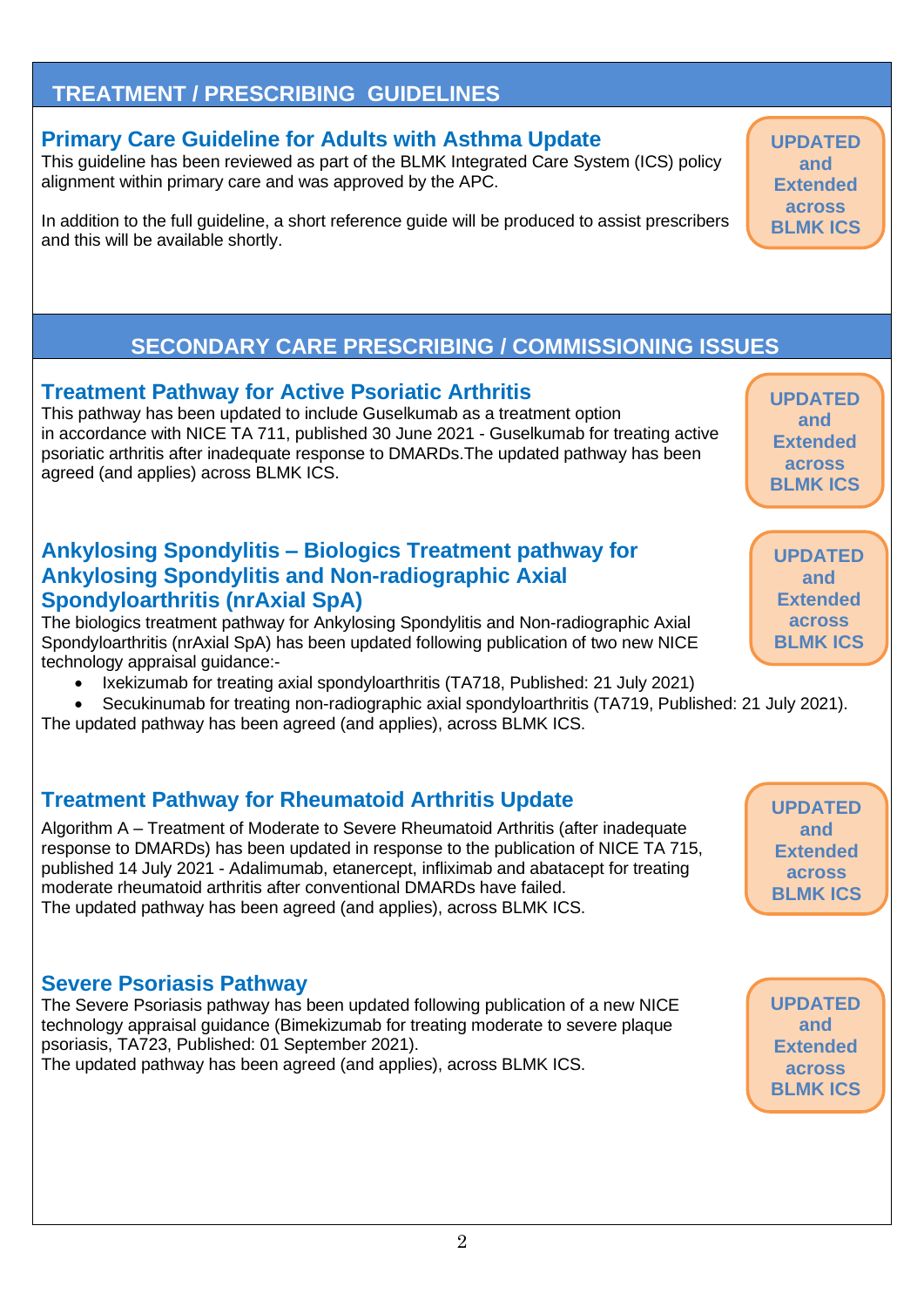# **SHARED CARE GUIDELINES**

The following shared care guidelines were approved by the APC:-

- Cinacalcet for the treatment of primary Hyperparathyrodism in patients with severe hypercalcaemia awaiting surgery or deemed unfit for surgical management
- Denosumab **(**Prolia®) For The Treatment Of Osteoporosis In Post-Menopausal Women And Adult Males (≥ 50 years) At Increased Risk Of Fractures
- Transgender Shared Care Guidelines

## **FORMULARY - IMPORTANT**

### **[Click here](https://medicines.blmkccg.nhs.uk/newsletter/blmk-wide-joint-formularies-newsletter-september-2021/) to access the Medicines and Wound Care Formularies Updates**

The following addition to the Joint Formularies has been mandated by NHS England:-

• **Inclisiran** for treating primary hypercholesterolaemia or mixed dyslipidaemia which is recommended as per [NICE TA 733](https://www.nice.org.uk/guidance/ta733) and may be initiated by prescribers in Primary Care (Green status on both the Bedfordshire and Luton Joint Formulary and the Milton Keynes Joint Formularies)

# **NICE TECHNOLOGY APPRAISAL GUIDANCE and GUIDELINES ISSUED / UPDATED**

**The following NICE Technology Appraisal Guidance (CCG Commissioned) have been published during the period 17th June – 15th September 2021 inclusive :-–**

Budesonide orodispersible tablet for inducing remission of eosinophilic oesophagitis Technology appraisal guidance [TA708] Published: 23 June 2021 <https://www.nice.org.uk/guidance/ta708>

**Hospital only (red) designation on both Bedfordshire/Luton and Milton Keynes Joint Formularies** Guselkumab for treating active psoriatic arthritis after inadequate response to DMARDs, Technology appraisal guidance [TA711] Published: 30 June 2021

<https://www.nice.org.uk/guidance/ta711>

**Pathway updated –** see above under SECONDARY CARE PRESCRIBING / COMMISSIONING ISSUES

Dabigatran etexilate for the prevention of stroke and systemic embolism in atrial fibrillation, Technology appraisal guidance [TA249]Published: 15 March 2012 Last updated: 02 July 2021. <https://www.nice.org.uk/guidance/ta249>

Rivaroxaban for the prevention of stroke and systemic embolism in people with atrial fibrillation, Technology appraisal guidance [TA256]Published: 23 May 2012 Last updated: 02 July 2021. <https://www.nice.org.uk/guidance/ta256>

Apixaban for preventing stroke and systemic embolism in people with non-valvular atrial fibrillation, Technology appraisal guidance [TA275]Published: 27 February 2013 Last updated: 02 July 2021. <https://www.nice.org.uk/guidance/ta275>

Edoxaban for preventing stroke and systemic embolism in people with non-valvular atrial fibrillation, Technology appraisal guidance [TA355]Published: 23 September 2015 Last updated: 02 July 2021. <https://www.nice.org.uk/guidance/ta355>

In **July 2021**, NICE updated recommendation 1.2 in all four NICE TAs (outlined above) to include the other anticoagulants approved by NICE.

Please see the NICE quideline on atrial fibrillation for further guidance on using this treatment.

**NEW**

**UPDATED and Extended across BLMK ICS**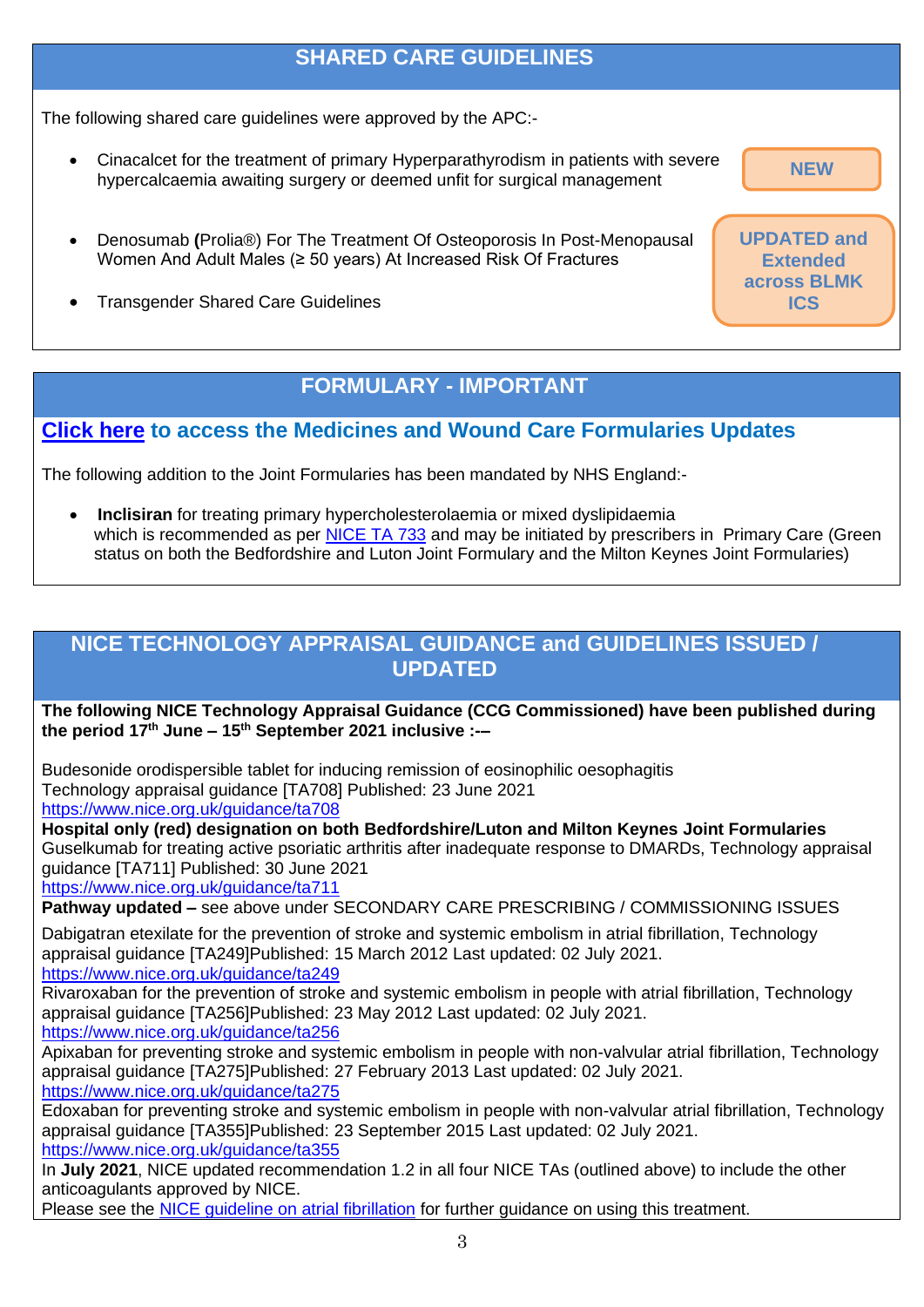Adalimumab, etanercept, infliximab and abatacept for treating moderate rheumatoid arthritis after conventional DMARDs have failed, Technology appraisal guidance [TA715]Published: 14 July 2021. <https://www.nice.org.uk/guidance/ta715>

**Pathway updated** – see above under SECONDARY CARE PRESCRIBING / COMMISSIONING ISSUES

Secukinumab for treating non-radiographic axial spondyloarthritis, Technology appraisal guidance [TA719]Published: 21 July 2021.<https://www.nice.org.uk/guidance/ta719> Ixekizumab for treating axial spondyloarthritis, Technology appraisal guidance [TA718]Published: 21 July 2021. <https://www.nice.org.uk/guidance/ta718>

**Pathway updated** – see above under SECONDARY CARE PRESCRIBING / COMMISSIONING ISSUES

Continuous positive airway pressure for the treatment of obstructive sleep apnoea/hypopnoea syndrome Technology appraisal guidance [TA139]Published: 26 March 2008 Last updated: 20 August 2021. <https://www.nice.org.uk/guidance/ta139>

Bimekizumab for treating moderate to severe plaque psoriasis Technology appraisal guidance [TA723]Published: 01 September 2021 <https://www.nice.org.uk/guidance/ta723> **Pathway updated** – see above under SECONDARY CARE PRESCRIBING / COMMISSIONING ISSUES

#### **NICE Guidelines :-**

NICE have published several [NICE](https://www.nice.org.uk/) Guidelines since June 2021 and these are all available on the main NICE [website](https://www.nice.org.uk/)

#### **NICE COVID-19 Rapid Reviews/Information**

The Committee noted that NICE have continued to issue/update a series of covid 19 rapid reviews/information**:**– this information can be accessed from the NICE website [click here](https://www.nice.org.uk/covid-19)

## **MEDICINES SAFETY DRUG UPDATES (DSU) AND PATIENT SAFETY ALERTS**

The BLMK Integrated Care System (ICS) Medicines Safety Group has been set up to provide a system wide, cross-sector medicines safety network, encouraging shared learning amongst care providers and commissioners, optimising pathways and systems to further improve patient centred, medicines safety outcomes in line with national and local programmes. The appointed co-chairs for this year are the medication safety officers from MKUH and BHFT (Luton Site).

Please see below for the MHRA drug safety updates for July, August and September 2021: MHRA DSU July 2021 - [includes choramphenicol use in under 2s, yellow card reporting for homeopathic](https://assets.publishing.service.gov.uk/government/uploads/system/uploads/attachment_data/file/1000159/July-2021-DSU-PDF.pdf)  [medicines, oral retinoid monitoring advice during pandemic](https://assets.publishing.service.gov.uk/government/uploads/system/uploads/attachment_data/file/1000159/July-2021-DSU-PDF.pdf)  MHRA DSU August 2021 - [includes update on COVID-19 vaccine information](https://assets.publishing.service.gov.uk/government/uploads/system/uploads/attachment_data/file/1011467/Aug-2021-DSU-PDF.pdf) MHRA DSU September 2021 - [includes DSU on topical corticosteroids](https://assets.publishing.service.gov.uk/government/uploads/system/uploads/attachment_data/file/1017844/Sept-2021-DSU-PDF.pdf)

National patient safety alerts to note from July to September 2021: [Inappropriate anticoagulation of patients with a mechanical heart valve –](https://www.england.nhs.uk/wp-content/uploads/2021/07/NaPSA-DOAC-Heart-Valve-FINAL-v2.pdf) NPSA Alert – 14th July 2021 For more information on which patient cohorts are not suitable for switching (and should remain on VKA) during the pandemic, please refer to [https://www.nice.org.uk/Media/Default/About/COVID-19/Specialty](https://www.nice.org.uk/Media/Default/About/COVID-19/Specialty-guides/specialty-guide-anticoagulant-services-and-coronavirus.pdf)[guides/specialty-guide-anticoagulant-services-and-coronavirus.pdf](https://www.nice.org.uk/Media/Default/About/COVID-19/Specialty-guides/specialty-guide-anticoagulant-services-and-coronavirus.pdf)

[Potent synthetic opioids implicated in increase in drug overdoses -](file:///C:/Users/WingfieldD/Downloads/NatPSA_2021_007_PHE.pdf) NPSA Alert - 18th August 2021 Public health have also issued a statement here: [https://www.gov.uk/government/news/drug-users-urged-to-be](https://www.gov.uk/government/news/drug-users-urged-to-be-extra-careful-following-a-high-number-of-likely-heroin-overdoses)[extra-careful-following-a-high-number-of-likely-heroin-overdoses](https://www.gov.uk/government/news/drug-users-urged-to-be-extra-careful-following-a-high-number-of-likely-heroin-overdoses)

Supply disruption alerts to note from July to September 2021: [Becton Dickinson blood specimen collection -](https://www.cas.mhra.gov.uk/ViewandAcknowledgment/ViewAlert.aspx?AlertID=103170) supply disruption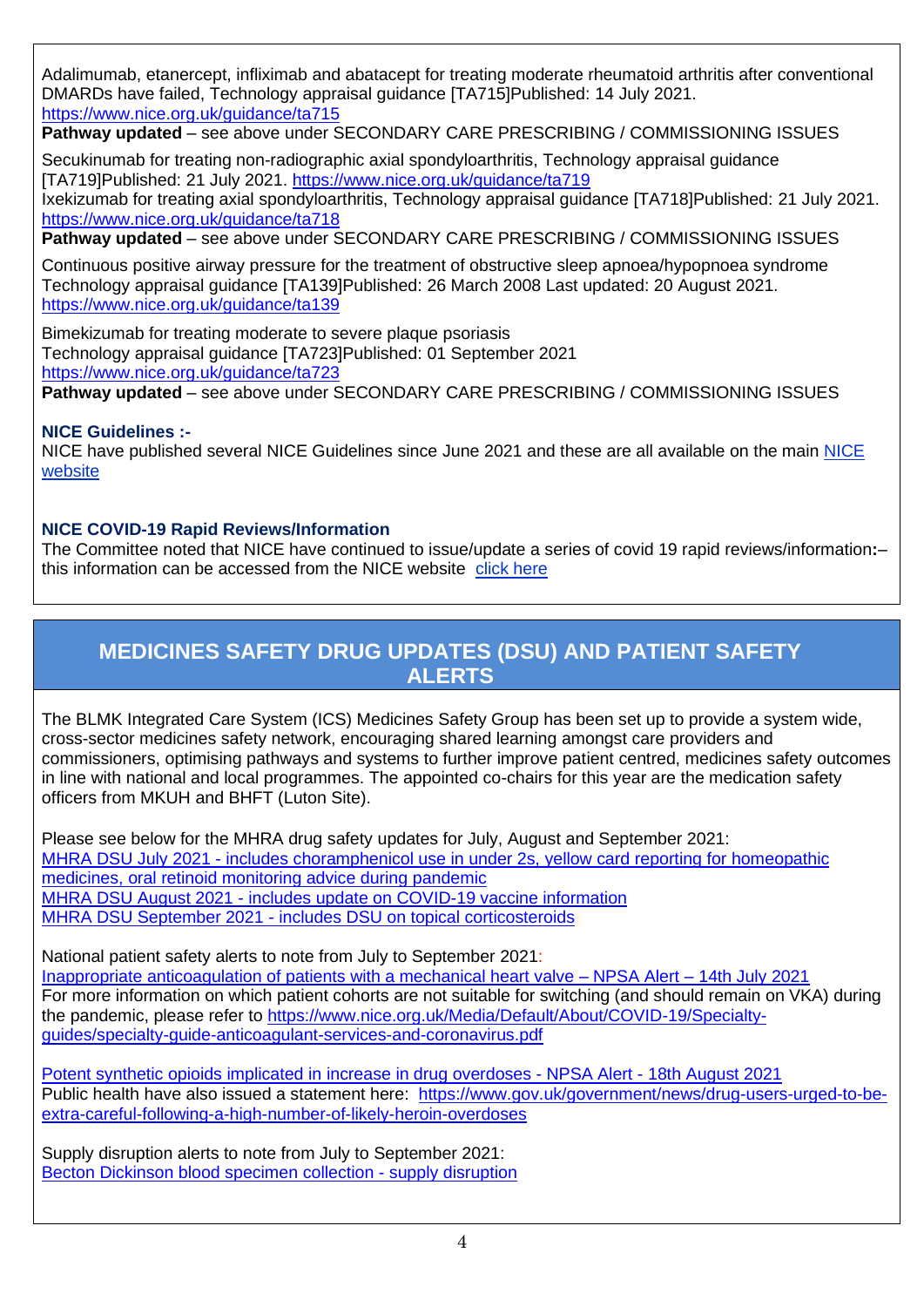# **ANTIMICROBIAL RESISTANCE UPDATE**

The following information was brought to the committee for noting:

• Letter from NHSE- NHS System Oversight Framework (SOF) Antimicrobial Prescribing Metrics for 2021- 22. This advises that the following metrics in relation to antimicrobial prescribing will be introduced for 21/22:

| <b>SOF</b><br><b>Indic</b><br>ator | <b>AMR Metric Description</b>                                                                                                                                                                                                        |                       |
|------------------------------------|--------------------------------------------------------------------------------------------------------------------------------------------------------------------------------------------------------------------------------------|-----------------------|
| 44a                                | The number of antibiotic (antibacterial) items prescribed in<br>primary care, divided by the item-based Specific Therapeutic<br>group Age-Sex related Prescribing Unit STAR-PU per annum                                             | At or less than 0.871 |
| 44b                                | The number of broad-spectrum antibiotic (antibacterial) items<br>from co-amoxiclav, cephalosporin class and fluoroquinolone<br>class drugs as a percentage of the total number of antibacterial<br>items prescribed in primary care. | At or less than 10%   |

# **EAST OF ENGLAND PRIORITIES ADVISORY COMMITTEE (EoEPAC)**

The APC ratified the EoEPAC bulletin and following recommendations relating to the **Thuasne ActionReliever® Off-loading Knee Brace for Knee Osteoarthritis:-**

#### • **Not recommended for prescribing in primary care.**

- o Routine use of Thuasne ActionReliever® off-loading knee brace is not recommended.
- o It may have a limited place in therapy for some patients including those where surgery is contraindicated. However, fitting and support from a trained orthotist or physiotherapist or other specialist healthcare professional is essential to ensure maximum benefit is achieved.
- o If after specialist consultation, Thuasne ActionReliever® off-loading knee brace is considered to be the best option for the patient, it should be supplied by a Specialist or secondary care clinic as part of the activity costs.

# **ADDITIONAL PAPERS/ISSUES CONSIDERED BY THE COMMITTEE**

The APC noted for information, the National Overprescribing Review Report – **[Click here](https://www.gov.uk/government/publications/national-overprescribing-review-report)** to access it.

## **BLMK APC MEETING DATES – 2021/22**

Wednesday 1<sup>st</sup> December 2021 Wednesday 2<sup>nd</sup> March 2022 Wednesday 4<sup>th</sup> May 2022 Wednesday 29<sup>th</sup> June 2022 Wednesday 28<sup>th</sup> September 2022 Wednesday 7<sup>th</sup> December 2022